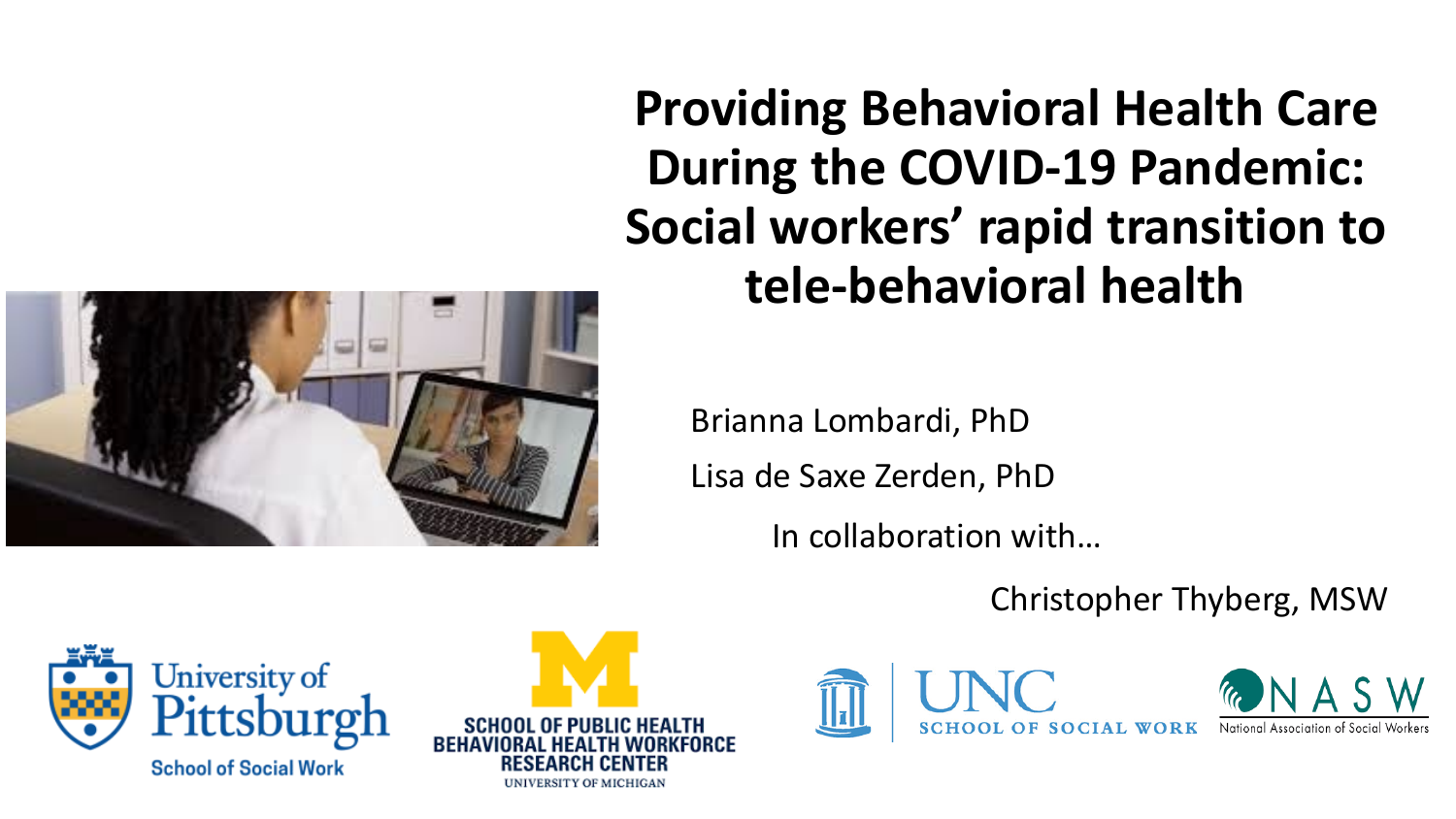### Funding & Acknowledgement

- This study was supported by the Health Resources and Services Administration (HRSA) of the U.S. Department of Health and Human Services (HHS) as part of an award totaling \$1.1 million. The contents are those of the authors and do not necessarily represent the official views of, nor are an endorsement, by HRSA, HHS, or the U.S. Government. For more information, please visit HRSA.gov.
- Acknowledgements: We thank the National Association of Social Work (NASW) for their assistance in survey development and distribution.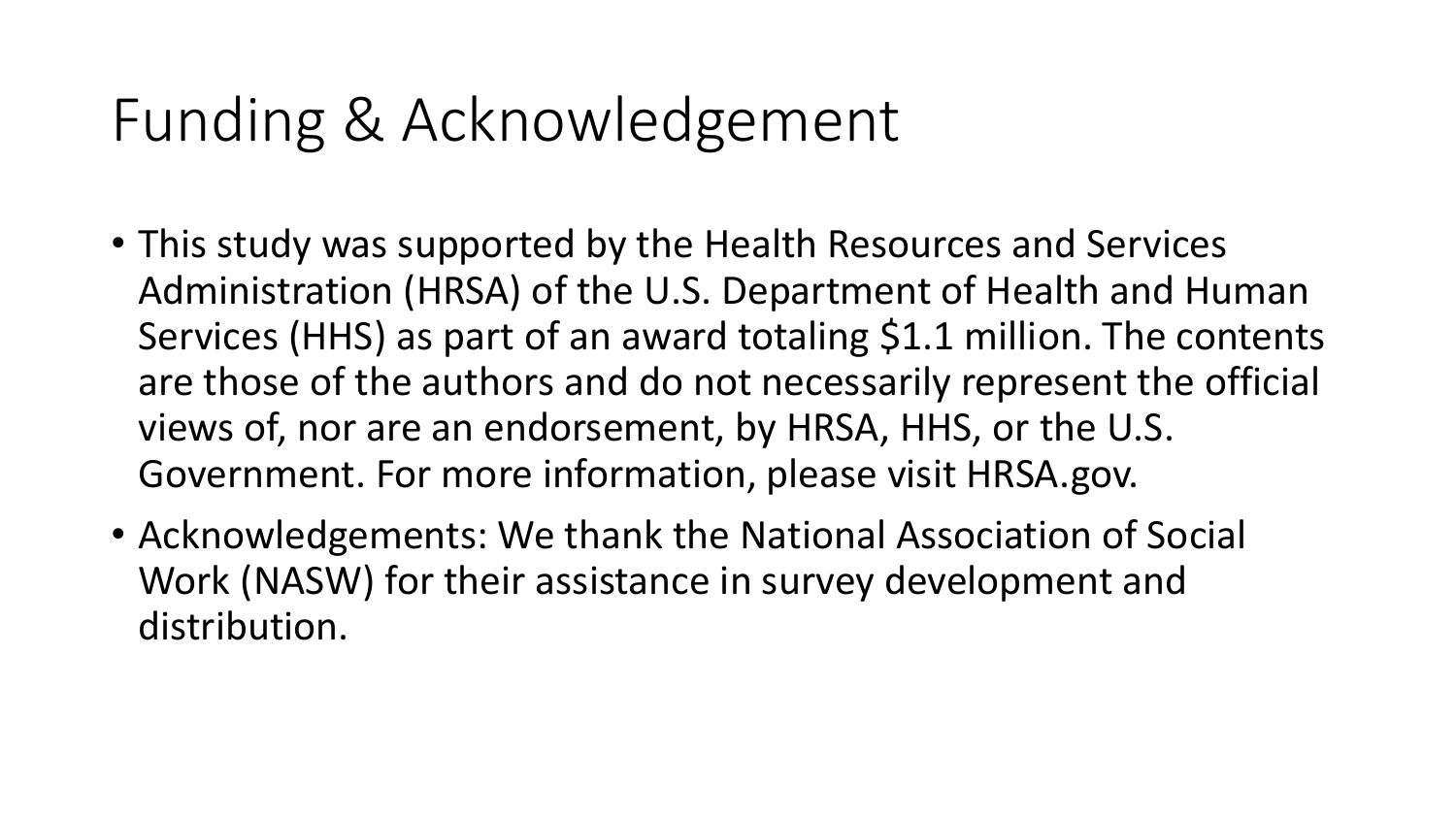## Background: A Defining Moment

• April 1 2020, 95% of Americans were under stay-at-home orders due to COVID-19

| March 6         | • President Trump signed an \$8.3 billion emergency funding bill in response to the<br>coronavirus outbreak. The benefits expanded telehealth coverage to all Medicare<br>beneficiaries regardless of location. CMS previously restricted payment for<br>communication technology to beneficiaries in rural areas.                                                                                       |
|-----------------|----------------------------------------------------------------------------------------------------------------------------------------------------------------------------------------------------------------------------------------------------------------------------------------------------------------------------------------------------------------------------------------------------------|
|                 |                                                                                                                                                                                                                                                                                                                                                                                                          |
| March 17        | • Further expanded telehealth capabilities for Medicare beneficiaries, allowing them to have<br>common office visits, mental health counseling and preventive healthcare screenings via<br>telehealth.<br>• Administration will not enforce HIPAA penalties and suggested allowing providers to virtually<br>communicate with patients via their personal phones. This allows providers to use platforms |
|                 | such as Apple FaceTime, Zoom and Skype to perform telehealth visits with patients.                                                                                                                                                                                                                                                                                                                       |
| <b>April 30</b> | • CMS expanded its list of audio-only telephone services covered by Medicare, including various<br>behavioral health and patient education services. CMS also increased payments for telephone<br>visits between beneficiaries and their clinicians to match payments for similar office and<br>outpatient visits.                                                                                       |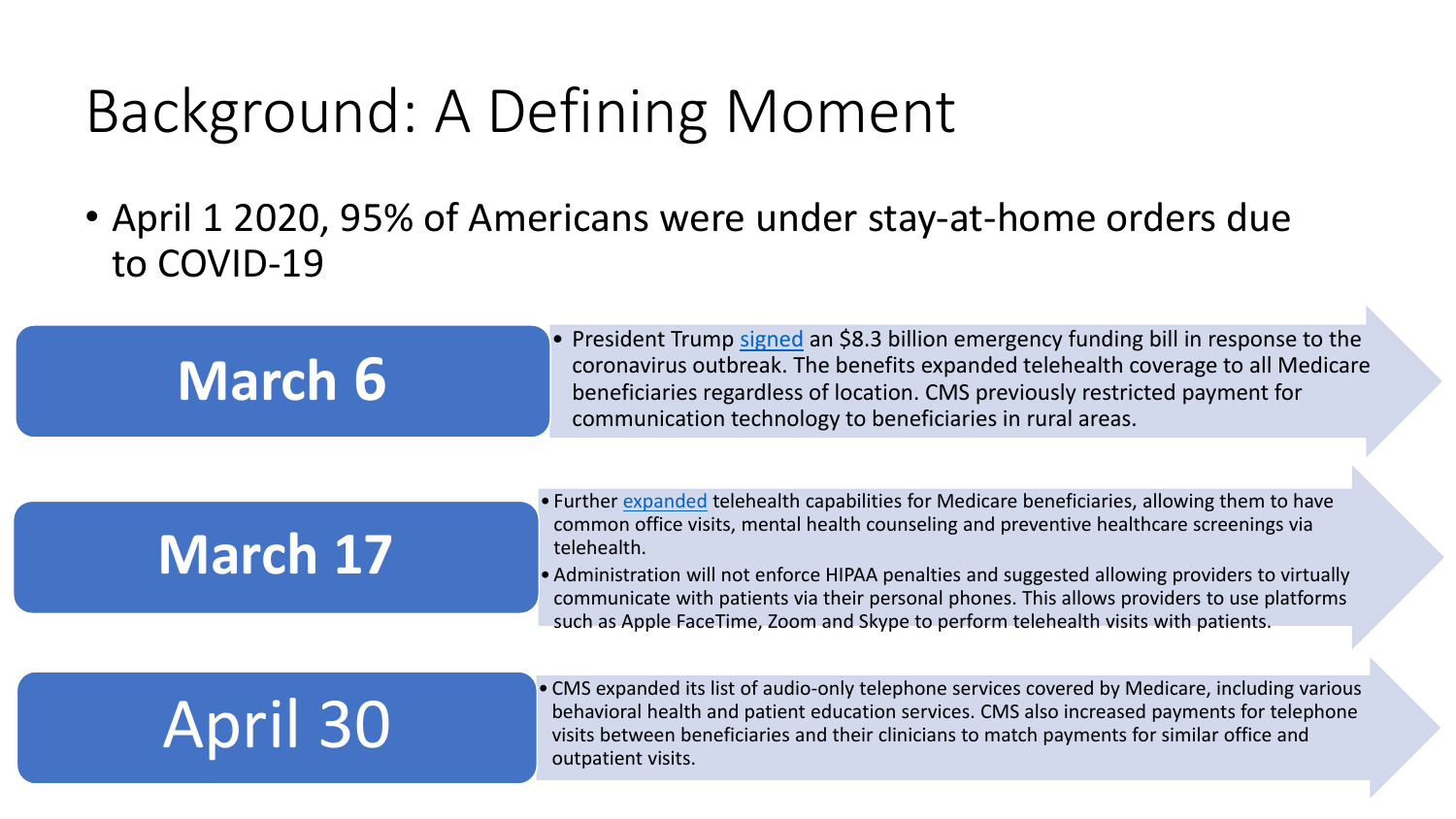### How do we get folks services? Telehealth!

#### **Ambulatory Visits by Type and US Region (%)**

**Office Visits Telehealth Visits** 



Ambulatory Visits - US (163,251,526 Total Visits)

#### [Research briefs from Epic Health Research Network: https://ehrn.org/about-us/](https://ehrn.org/about-us/)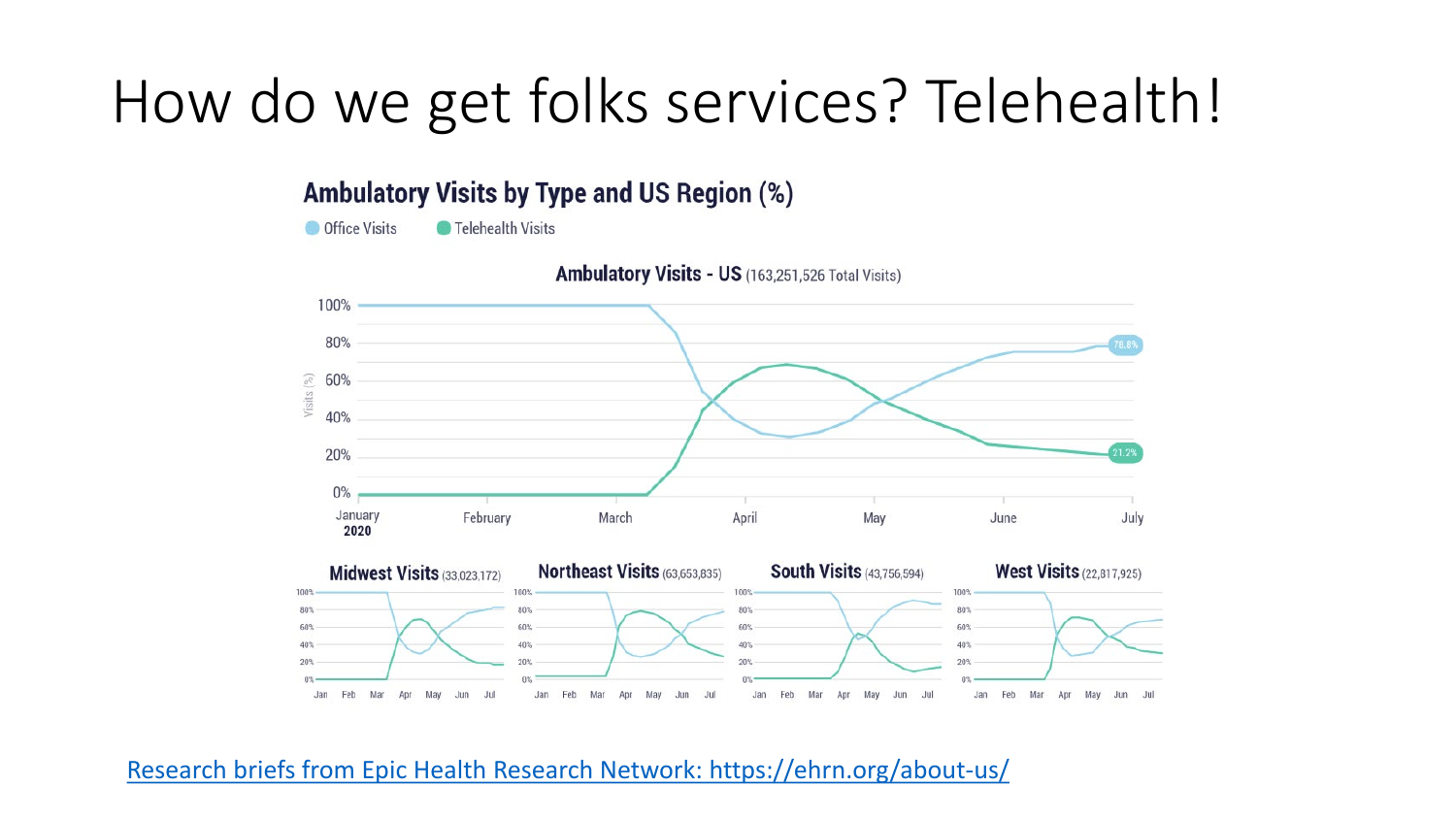## Need for behavioral health care is high!

Figure 8

#### Among Essential and Nonessential Workers, Share of Adults Reporting Mental Distress and Substance Use, June 2020



NOTES: Data is among adults ages 18 and above. Essential worker status was self-reported.

SOURCE: Czeisler MÉ, Lane RI, Petrosky E, et al. Mental Health, Substance Use, and Suicidal Ideation During the COVID-19 Pandemic -- United States, June 24-30, 2020, MMWR Morb Mortal Wkly Rep 2020;69:1049-1057, DOI: http://dx.doi.org/10.15585/mmwr.mm6932a1

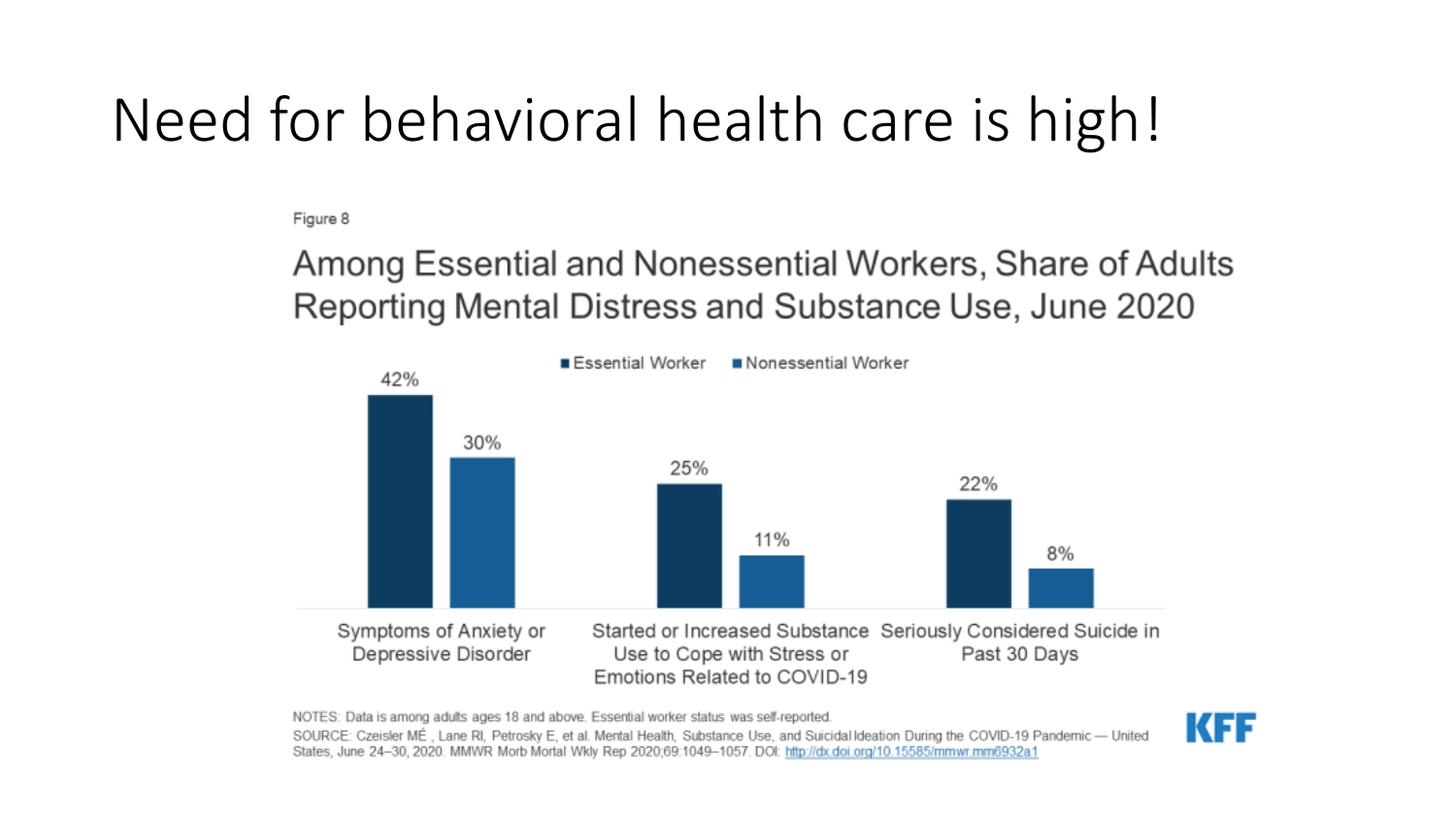### Background: Tele-behavioral Health in Social Work

#### Promising evidence has supported its growing use:

- Improved access to services for consumers
- Comparable outcomes from individual and group therapies
- The capacity for building social networks
- Improved profits and reduced costs
- The capacity for future innovations

#### Yet barriers existed before COVID:

- Difficulties in billing and reimbursement
- Provider training and education
- Organizational implementation and maintenance
- Financial barriers for clients

Social work has lagged behind many of its peers in tele-bh research and practice:

- Much of the literature is constrained solely to debates on the ethics of implementation
- Limited research into prevalence and training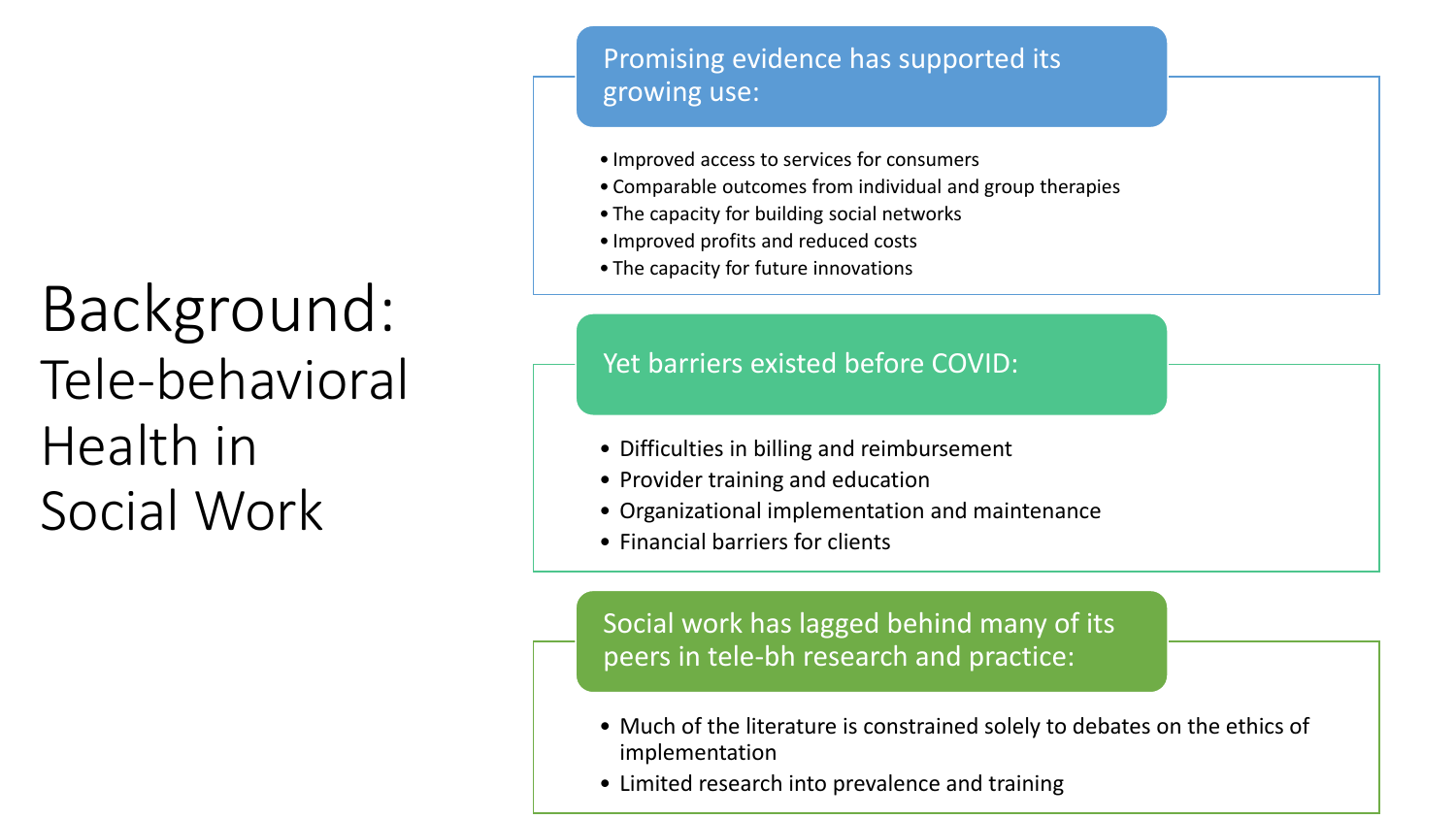# Aims

# 01

Investigate the extent to which social workers were able to respond and provide tele-behavioral health services during the (ongoing) coronavirus crisis.

# 02

Understand the barriers and facilitative factors to implementing telebehavioral services during a global pandemic.

# 03

Explore the ways COVID-19 could spur long-term adoption of tele-behavioral health and continued supports social workers would need to continue these services.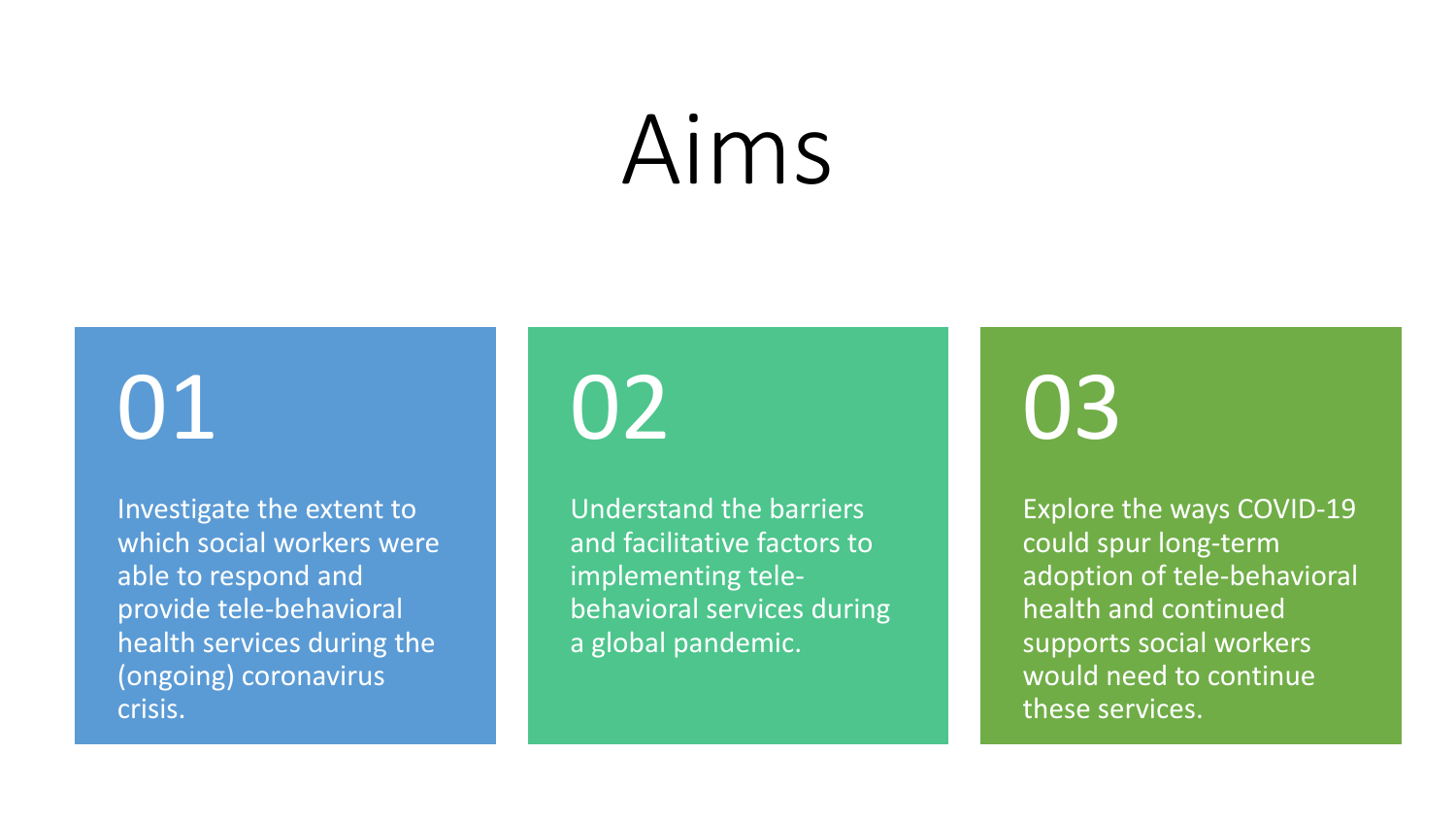## Methods

#### **Survey development**

- Guidance from several active social work practitioners and consultation from two national professional organizations
- Piloted with a group of practicing social workers (*n*=26)
- Cognitive interviewing completed with social work professionals currently using tele-health services (*n*=4)

#### **Recruitment**

- Convenience sample of practicing social workers contacted through the National Association of Social Workers (NASW)
	- Only NASW members with an MSW degree whose primary job entailed direct bh services
- Survey was distributed by email to a sub-set of NASW members and open for four weeks

#### **Analysis**

- Mixed-method approach
- Quantitative analysis was completed using Stata 16
	- Descriptive analyses
	- Bivariate (chi-square) analyses were conducted to assess differences between groups
- Qualitative analysis
	- Inductive thematic analysis
	- Open ended items were coded, organized into themes, and summarized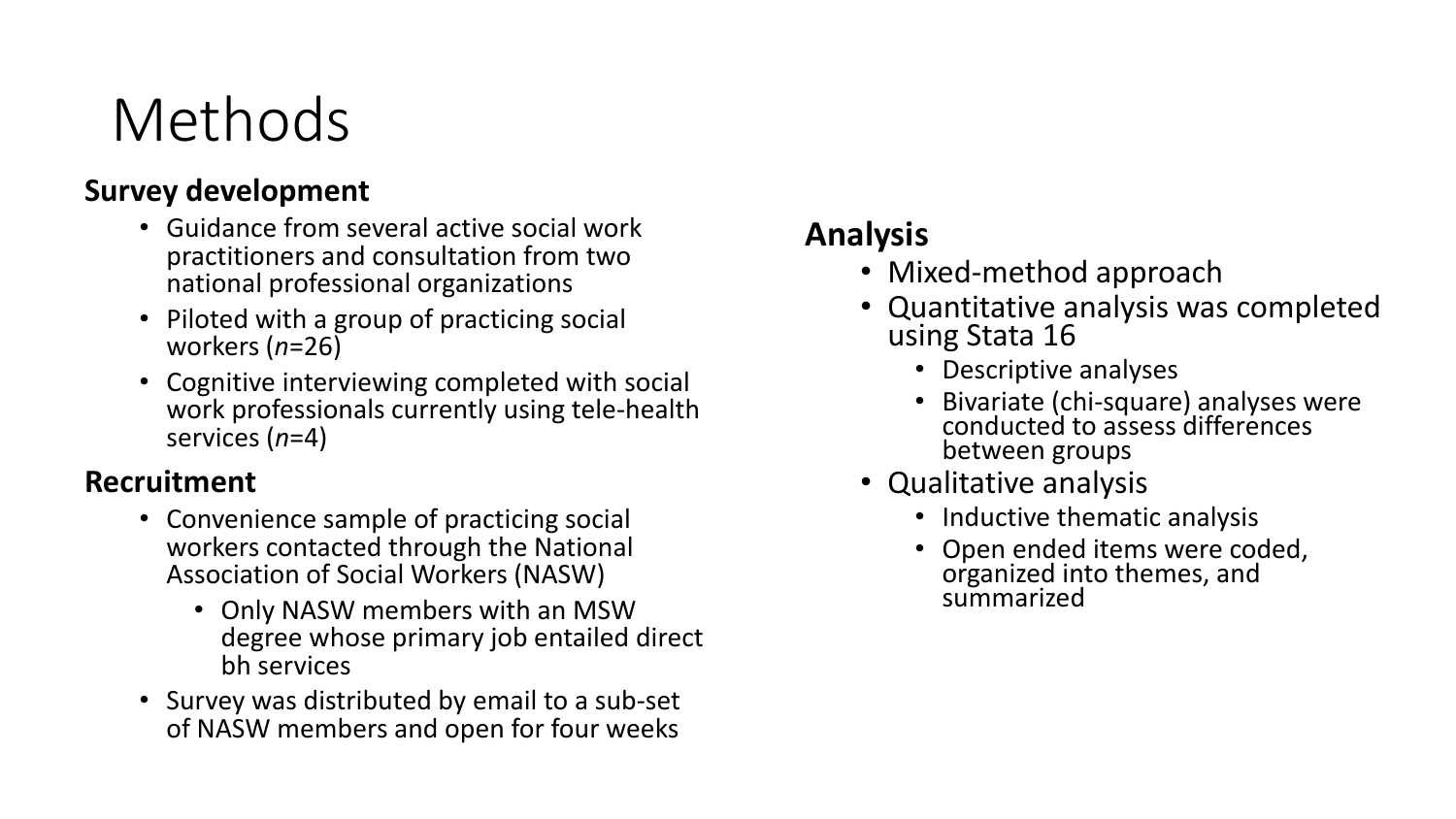### Results: Sample

- 585 participants
	- 90% self-identified as white
	- 88% self-identified as female
	- Average age of 54 years old (*SD*=13.5)
	- Average years worked at highest degree was 19 (*SD*=12)
	- 94% reported highest earned degree as MSW
	- 88% licensed to independently practice social work
	- 65% worked in private practice
	- 95% and 31% reported their organization provided mental health and substance use services respectively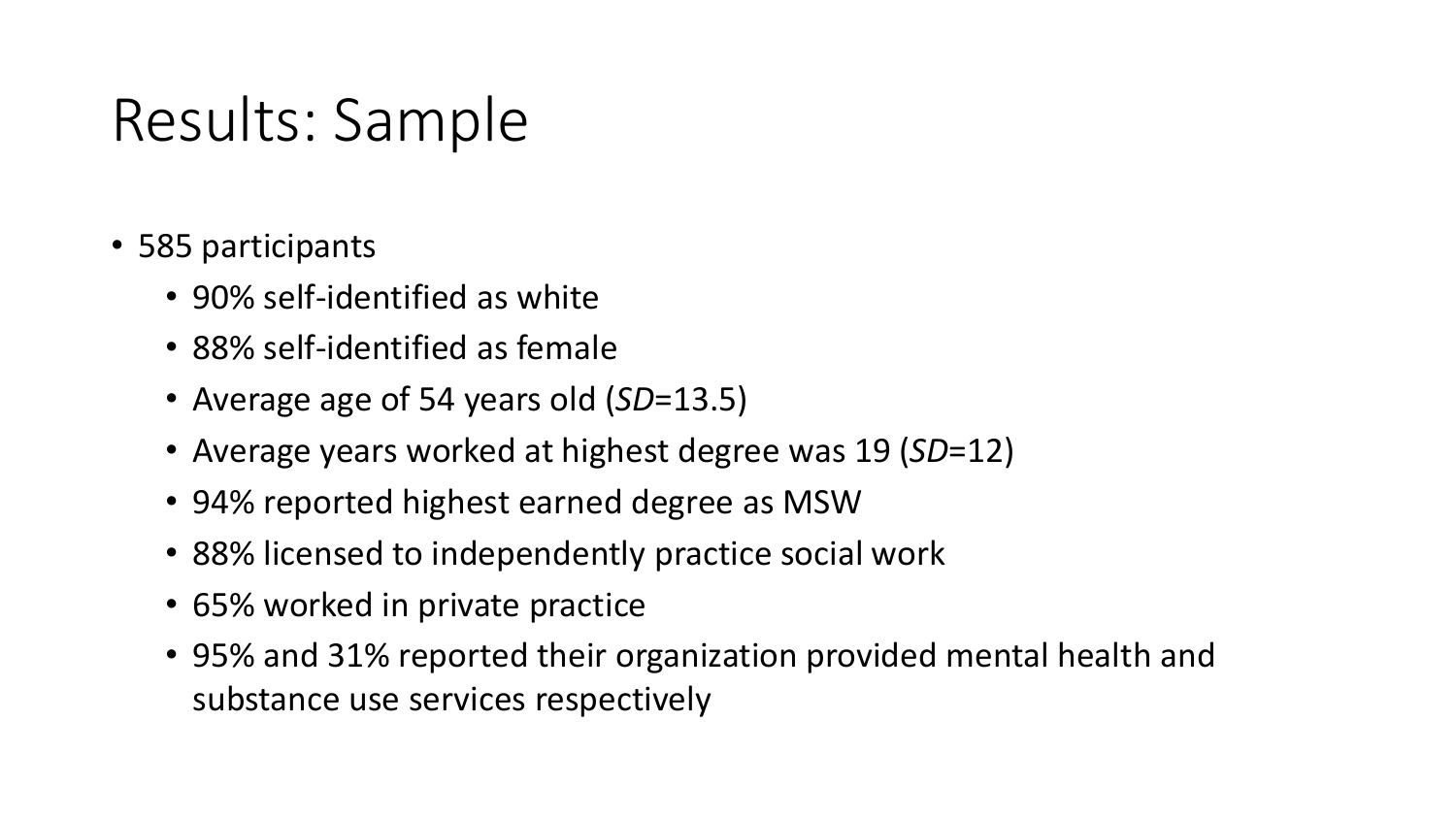### Results: Social Work Tele-Behavioral Health Use

**Figure 1**

*Respondent Reports of Tele-Behavioral Health Use Before and Since COVID-19*

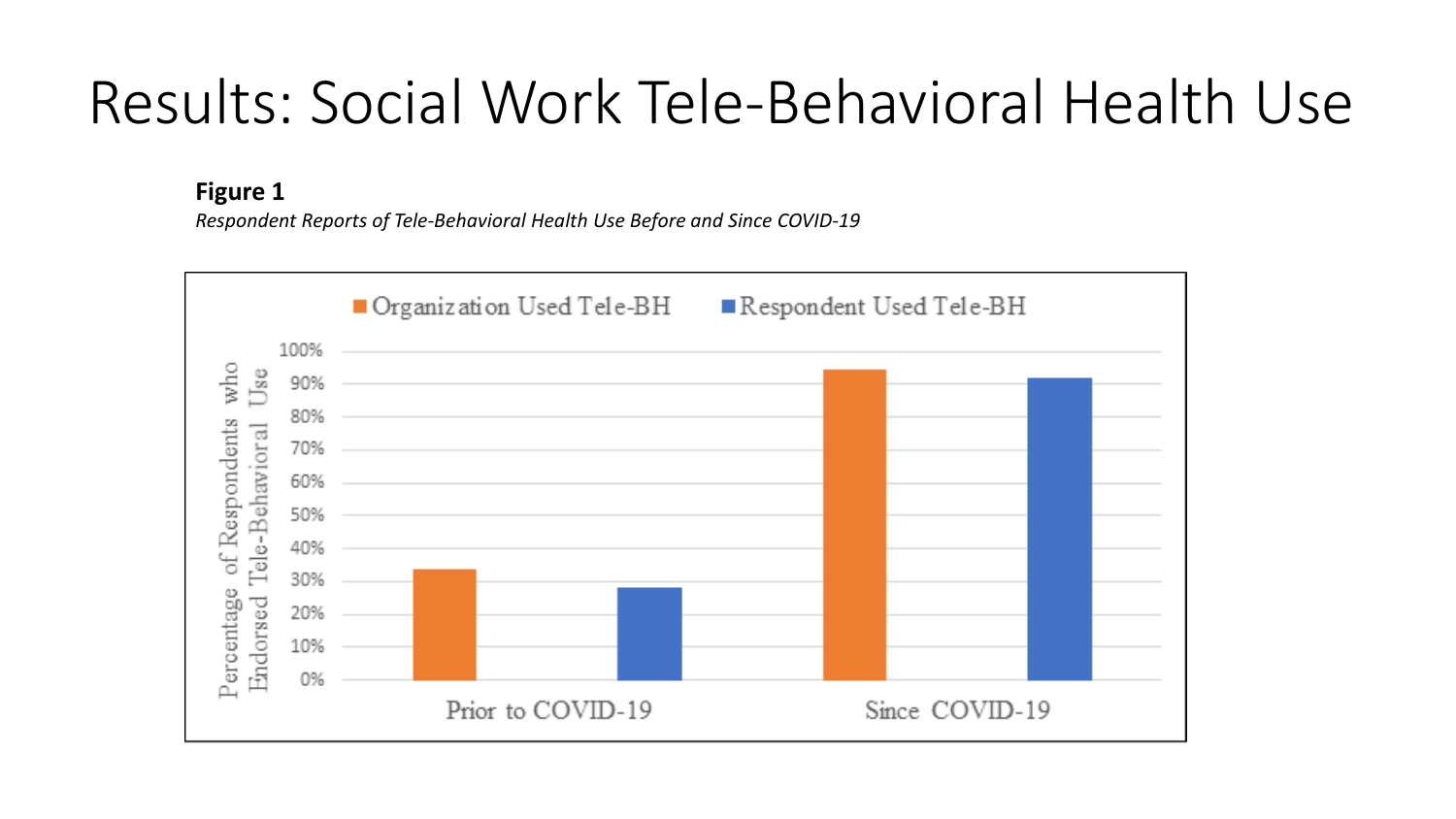### Results: Tele-BH Use Regionally



*Tele-Behavioral Health Use by U.S. Department of Health and Human Services Region*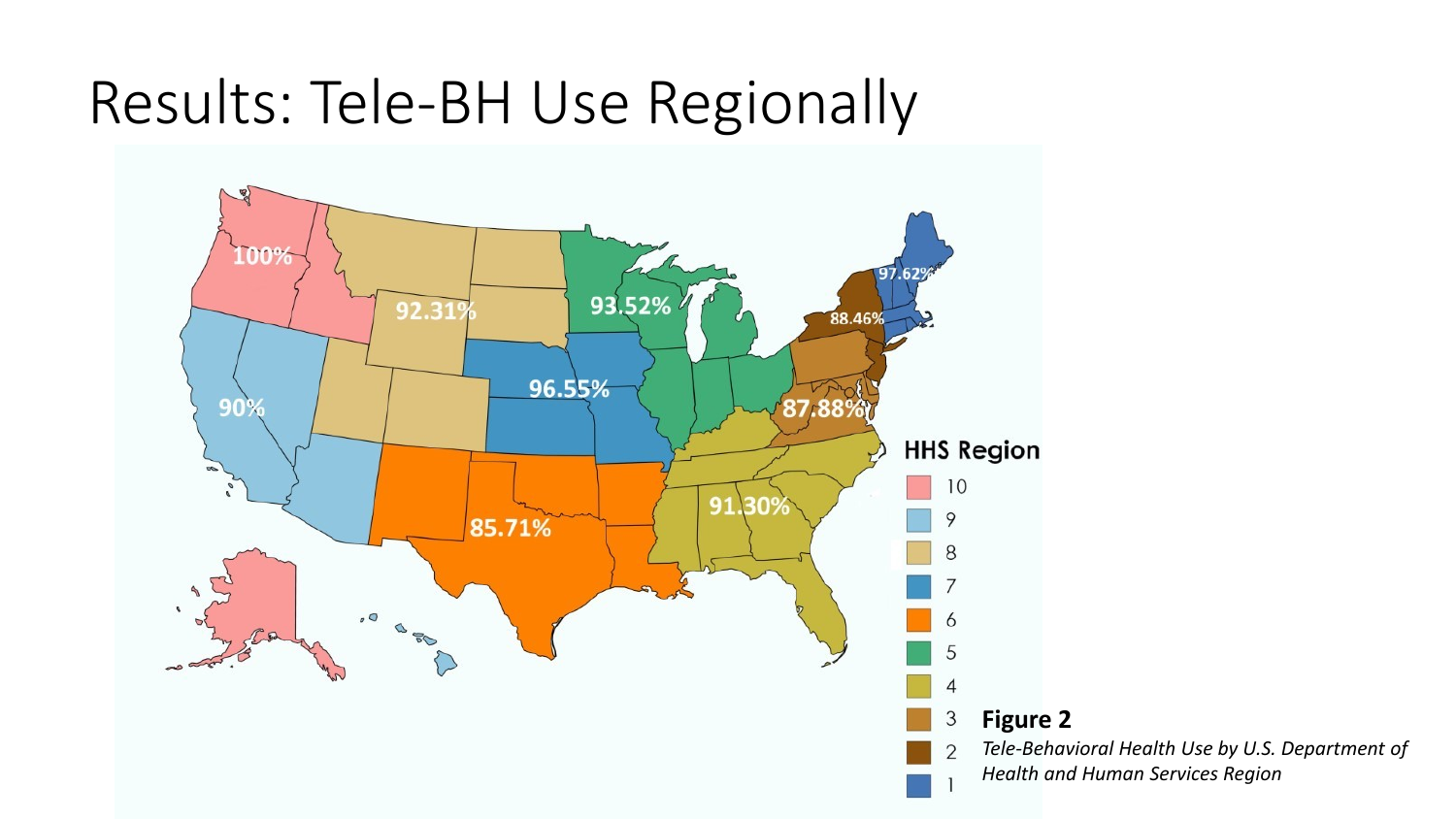Results: What kind of behavioral health services?

- Types of services provided through tele-behavioral health
	- 98% provided individual therapy
	- 62% provided family therapy
	- 20% provided group therapy
- Used tele-behavioral health to refer to resources
	- 70% referred to food sources
	- 89% referred to other behavioral health providers
	- 83% referred to health resources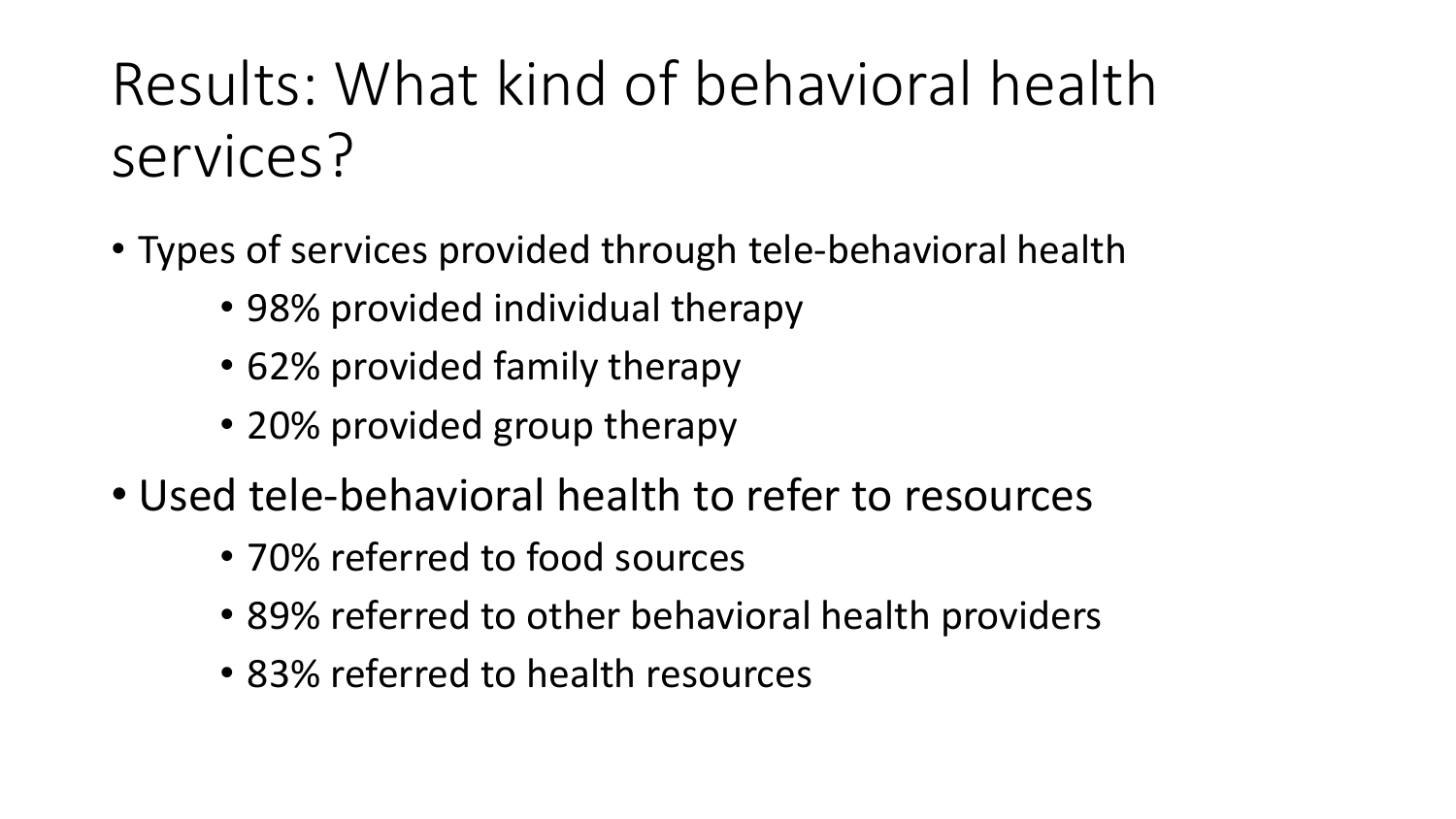## Results: Training on Tele-Behavioral Health



Received training through:

- Professional organization (42%)
- Employer (41%)
- Telehealth resource center (15%)
- School of Social Work (10%)
- Local/state/national governmental agency (7%)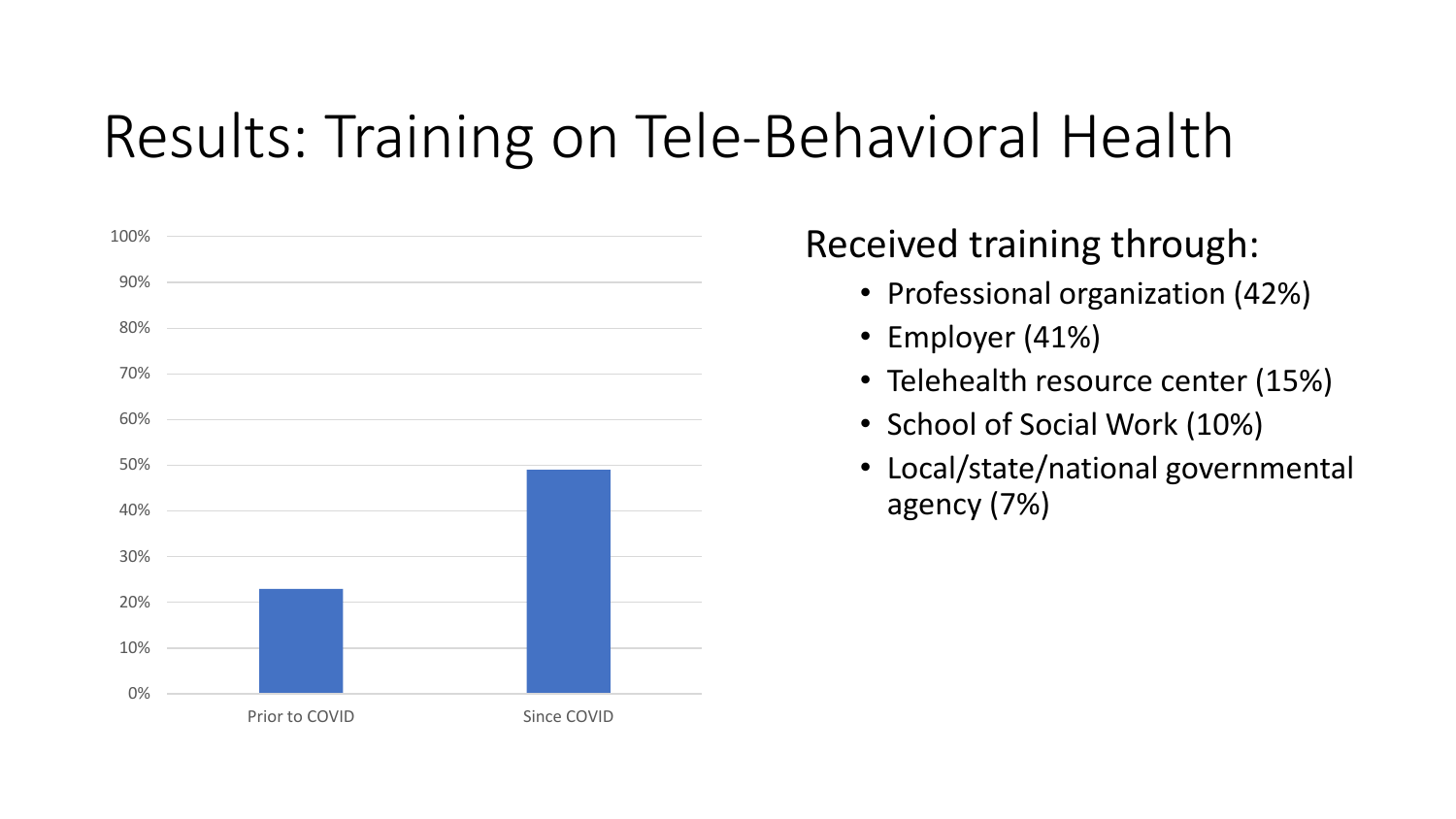#### Results: Barriers

#### Table 1

#### Barriers to Tele-Behavioral Health Use  $(n=585)$

| Barriers to Use Tele-Behavioral Health                                           |     | % of Sample |
|----------------------------------------------------------------------------------|-----|-------------|
| <b>Financial Barriers</b>                                                        |     |             |
| Lack of Reimbursement                                                            |     | 17.7        |
| Cost of Equipment                                                                | 78  | 13.8        |
| Cost of Maintenance                                                              | 30  | 5.3         |
| <b>Other Financial Barriers</b>                                                  | 28  | 5.0         |
| <b>Client Barriers</b>                                                           |     |             |
| Clients lack technology resources to engage in tele-behavioral health            | 306 | 54.3        |
| Clients lack technology knowledge to receive services                            | 255 | 45.2        |
| Clients are not interested in or engaged in tele-behavioral health or technology | 235 | 41.7        |
| Clients cite privacy as a concern or barrier                                     | 108 | 19.2        |
| Other client concerns                                                            | 64  | 11.4        |
| Lack of Organizational Support                                                   | 51  | 9.0         |
| Unaware of Training Programs                                                     | 71  | 12.6        |
| Licensure Regulations                                                            |     | 16.1        |
| Concern of Compliance Regulations                                                |     | 28.4        |
| Social Worker Not Interested in Using Tele-Behavioral Health                     |     | 3.6         |
| Social Worker Does Not Believe Tele-Behavioral Health is Effective               |     | 4.6         |
| Social Worker Has Concerns of HIPAA or Client Privacy                            |     | 20.4        |
| <b>Other Concerns</b>                                                            |     | 11.5        |

#### 87% Reported at least one barrier

#### 73% Reported client related barrier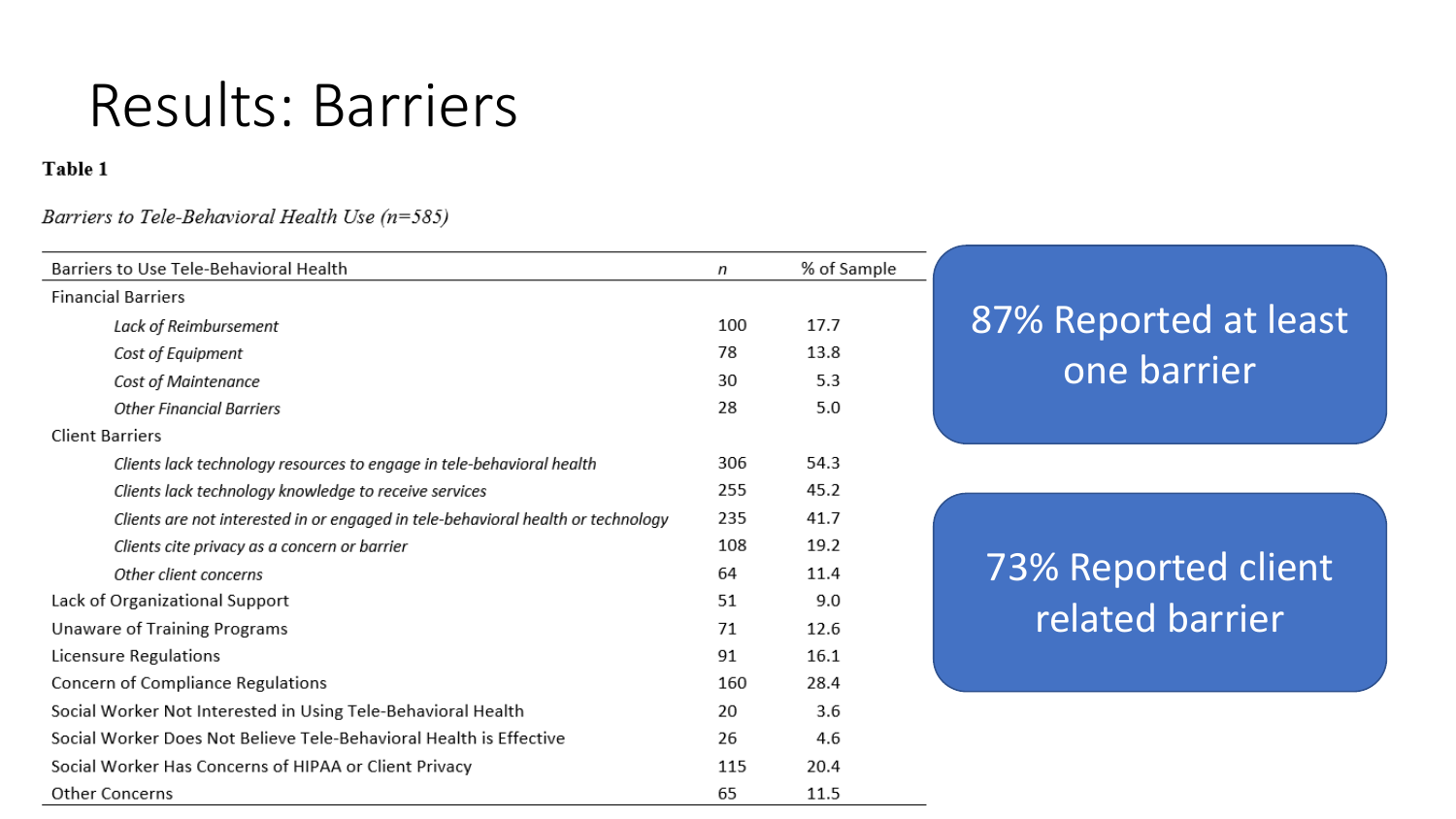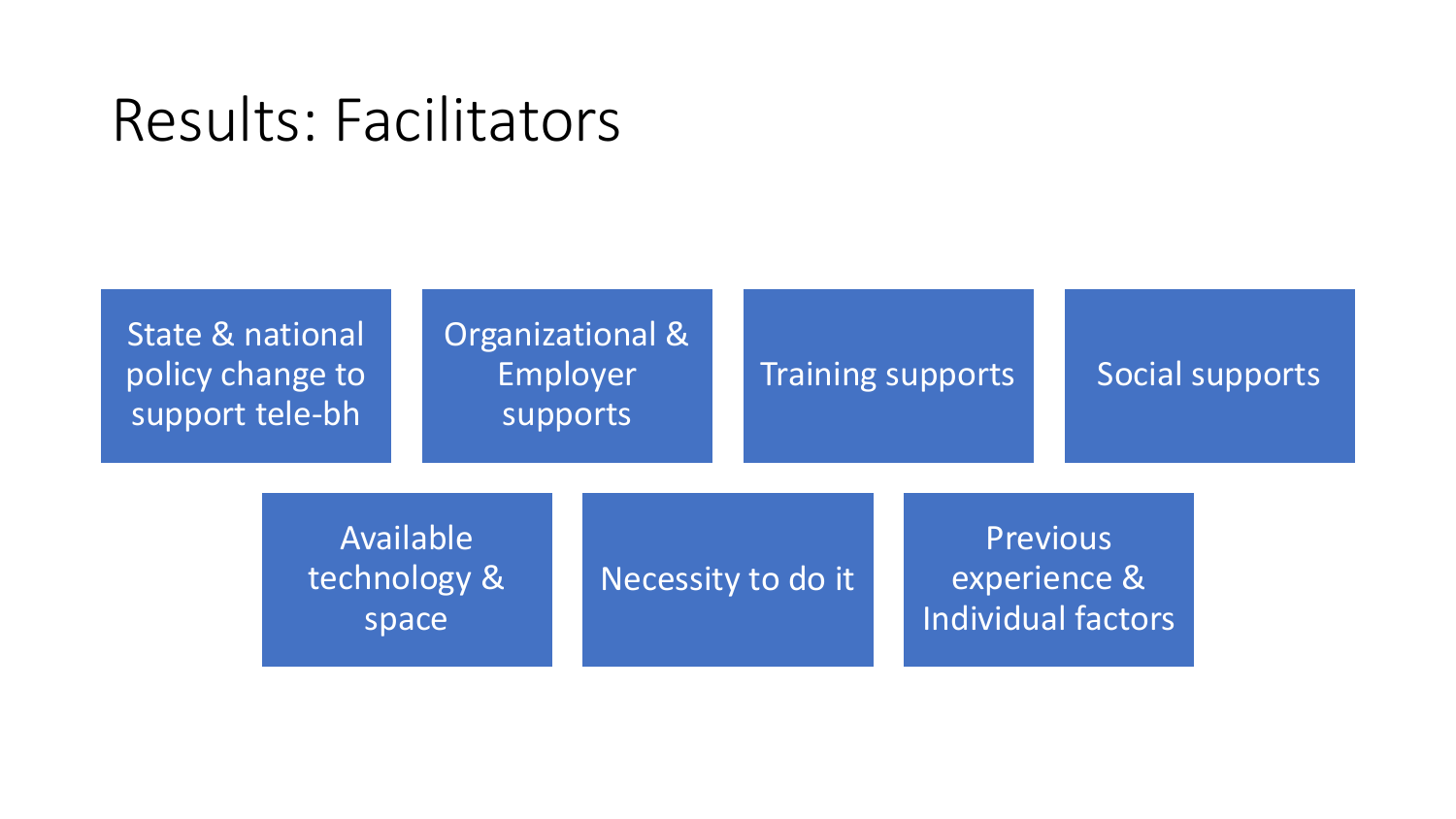State & national policy change to support tele-bh

What factors supported your use of telesupports and the support of the support of the support of the support of the support of the support of the sup<br>Support of the support of the support of the support of the support of the support of the support of the suppo **behavioral health during COVID-19?**

Avail technol spa

lity to get reimbursed for phone s  $\bullet$  "Insurance companies are paying for it" Individual factors • "*Ability to get reimbursed for phone sessions*"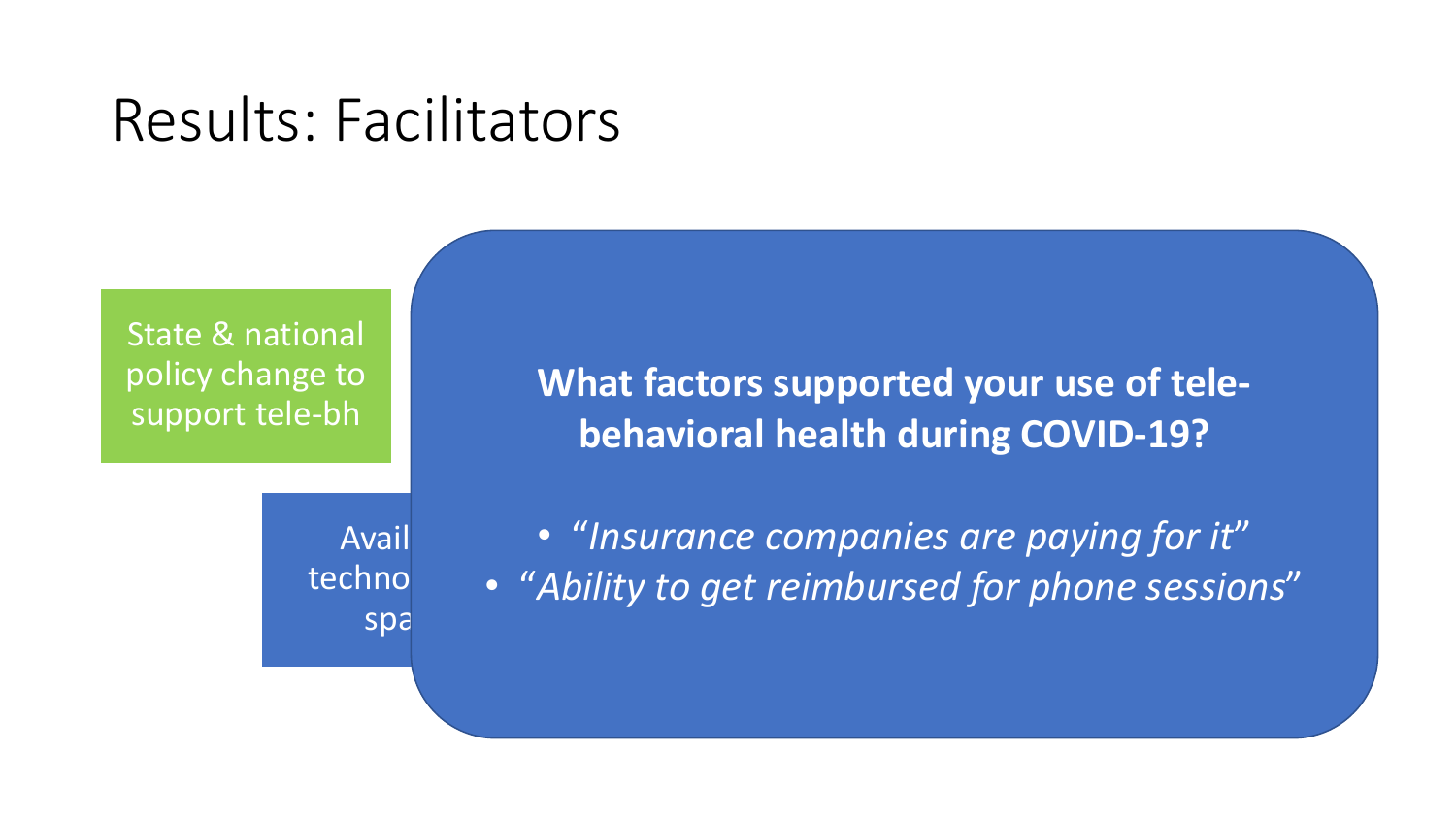State & national policy change to support tele-bh

#### Organizational & Employer supports

Available technology & space

Necessity to

**What factors supported your use of tele-behavioral health during COVID-19?**

Training part of a range private Previous *tele-behavioral health. They*  experience & *researched all insurance*  providers to allow tele-• "*I am a part of a large private practice group that dealt with all of the logistics for us practitioners to have access to* 

*behavioral health*"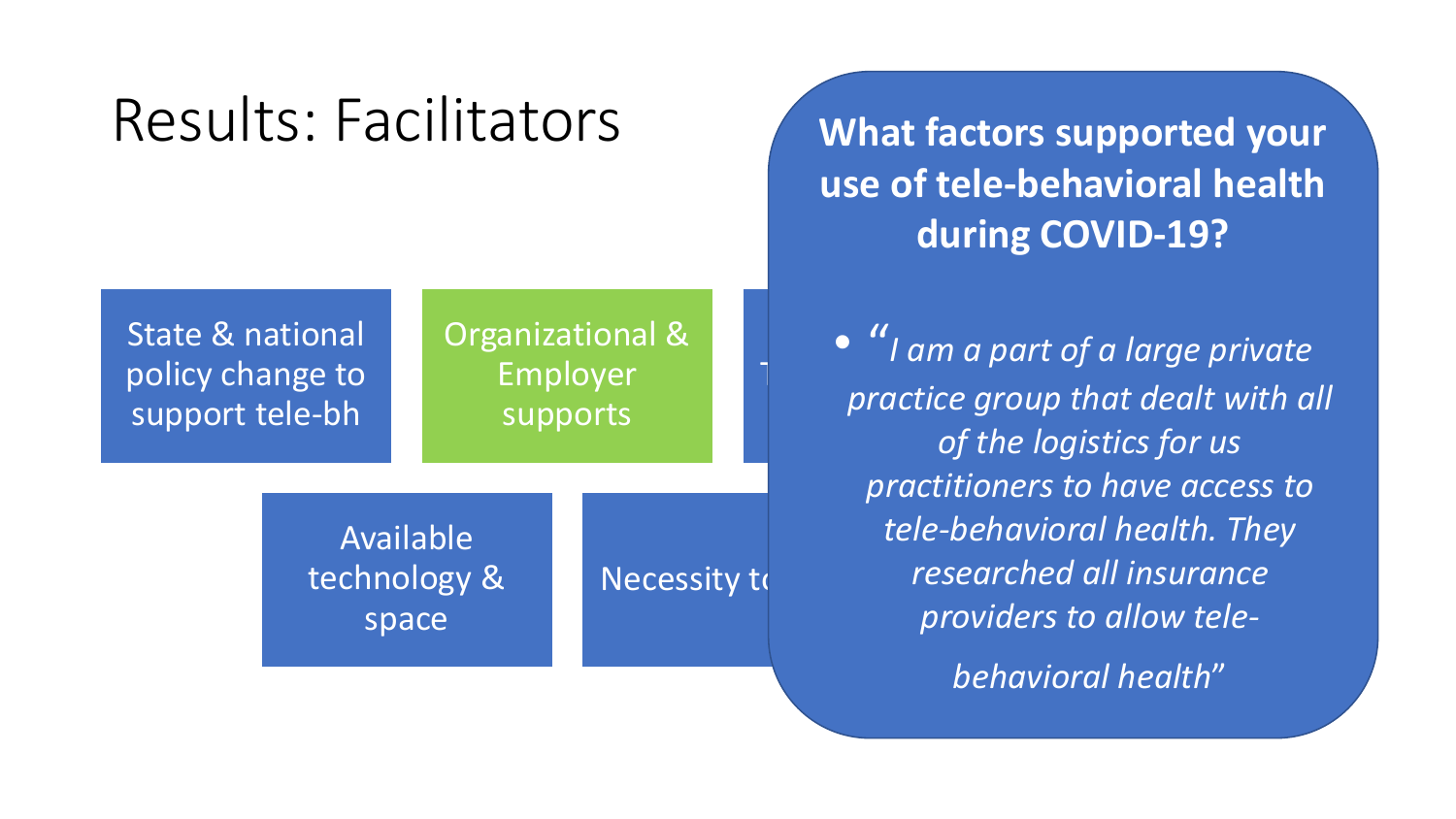State & national policy change to support tele-bh

> Available technology & space

Organiza

Emp

sup

Training complete. **What factors supported your use of telebehavioral health during COVID-19?**

- "*Thank goodness for zoom*"
- necessity to do it is a series of the control of the control of the control of the control of the control of t<br>The control of the control of the control of the control of the control of the control of the control of the c n<br>Previous de agn to affor<br>. • "*I have very new computers which I am lucky enough to afford*"
- "Availability of a private space with good *internet*"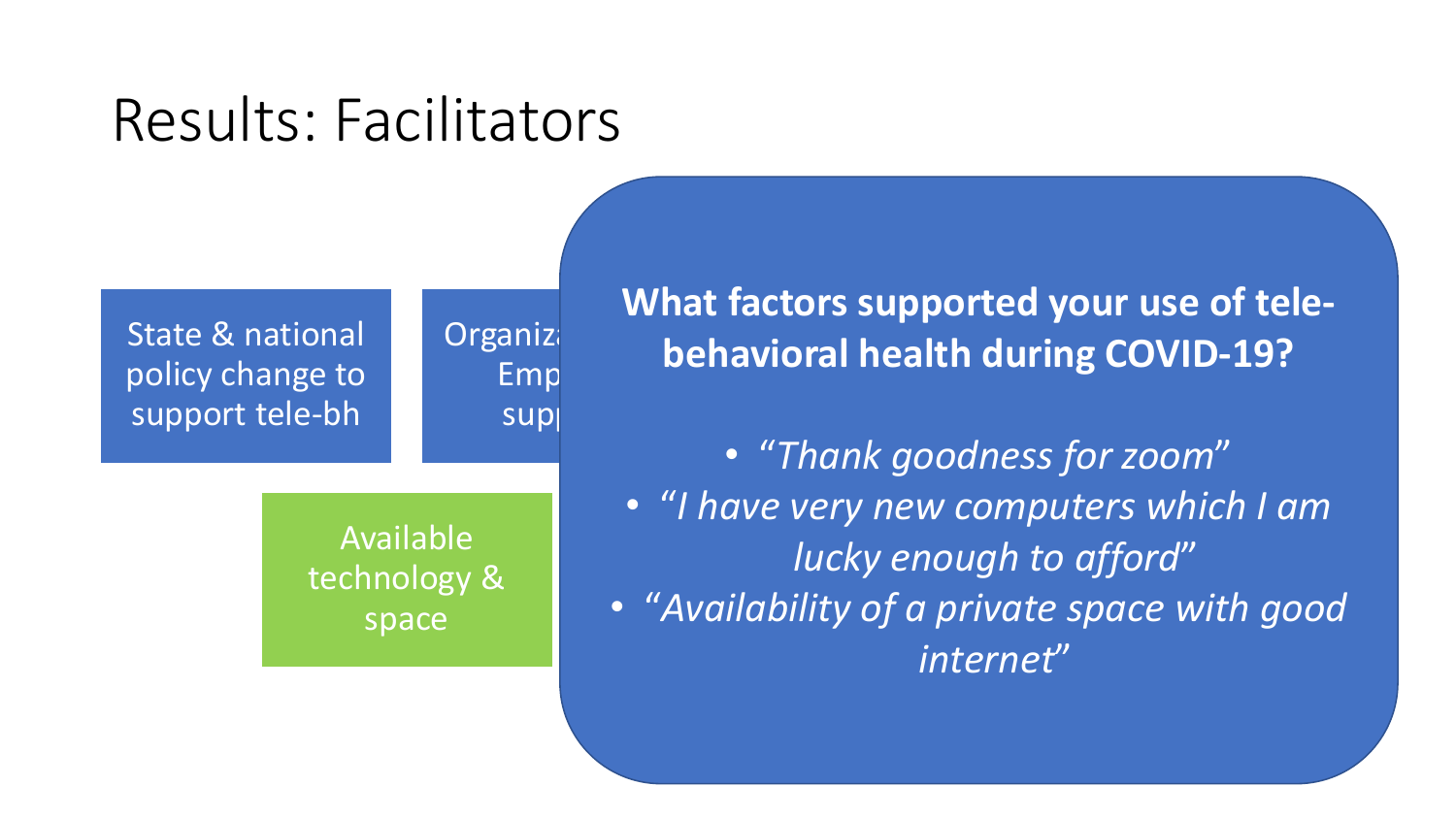#### **What factors supported your use of tele-behavioral health during COVID-19?**

 $\bullet$  "Necessity. I AM medically compromised myself and my own PCP [primary care provider] has advised me to work from home only for my own health and safety. supports *And I must continue to work to support my family* "

> Available technology & space

Necessity to do it

**Previous** experience & Individual factors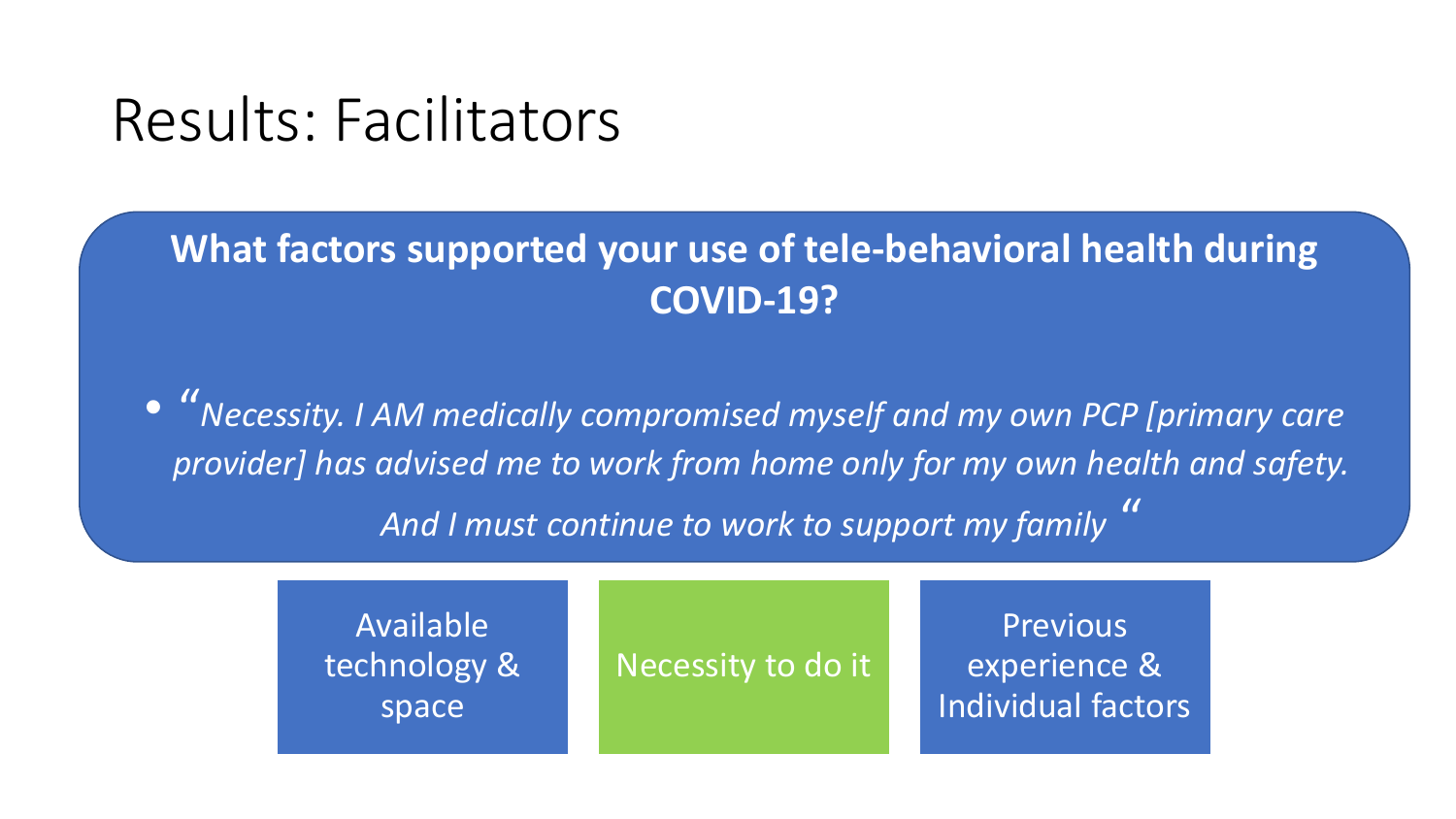### Results: Future use of Tele-BH?

• 84% reported desire to use tele-bh beyond the COVID-19 pandemic

#### Positive View "*It is much easier than I expected, I would have started using it much sooner if I'd known this…* "*[Surprise] that more people are receptive, or actually prefer it, than I had thought* "*it removes barriers for clients obtaining therapy -- e.g., no driving or parking considerations*" Negative View "*Internet or connectivity glitches can cause some inconvenience during sessions*" *"It's a real challenge with children. Lack of focus, high distractibility"* "*I have discovered, as I predicted, that I much prefer face-to-face interactions.*" Please advocate! "*I would like to continue this service but I fear insurance companies will not continue to reimburse for it*" "*We need more courses on Covid Related Therapeutic issues that are showing up*."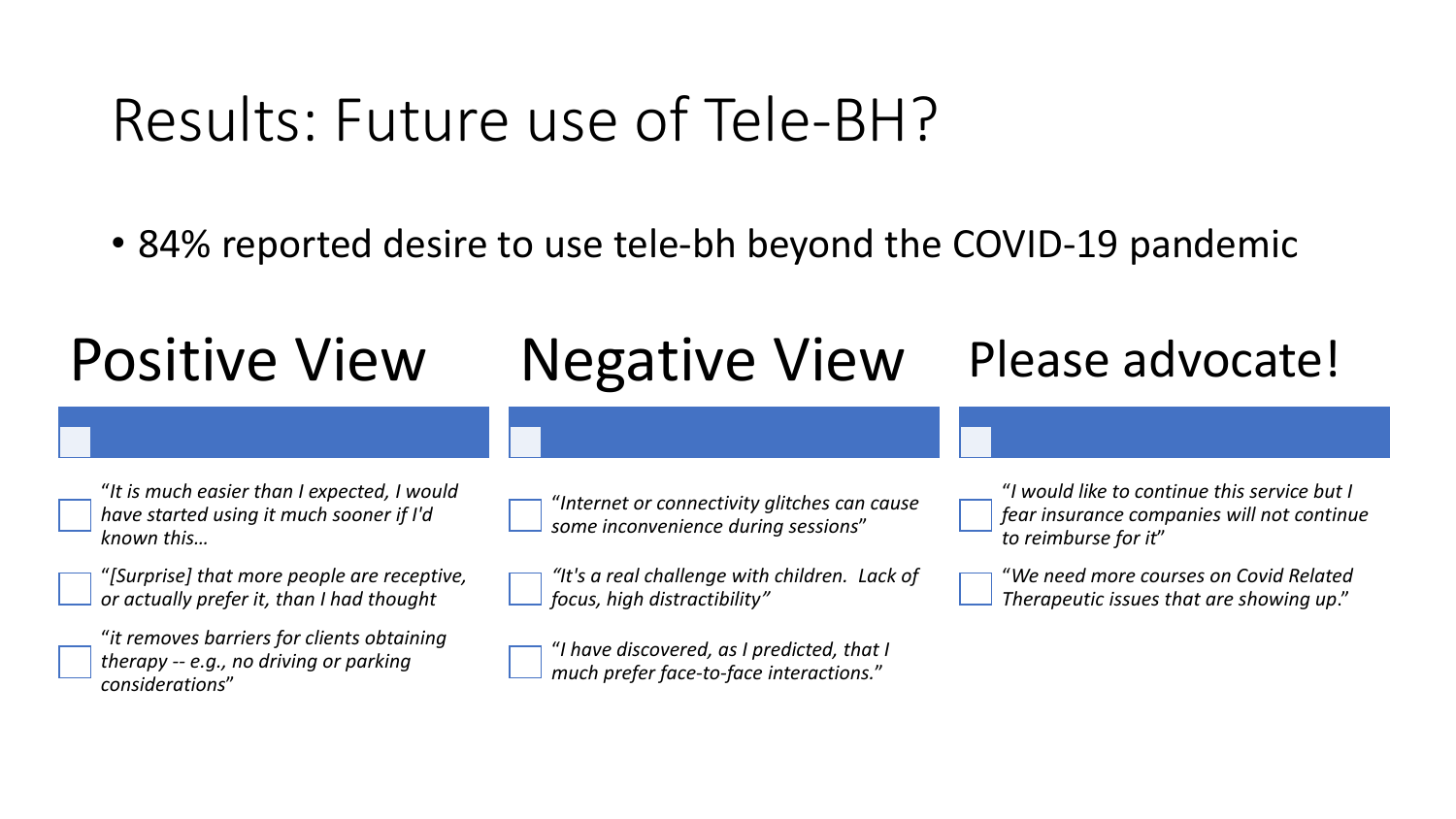## **Discussion**

- Key mechanisms to support tele-behavioral health during COVID-19 and beyond
	- 1. Ensure continued service parity and reimbursement for telebehavioral health
	- 2. Train current and future behavioral health practitioners in telebehavioral health
	- 3. Provide supports to engage clients use of tele-behavioral health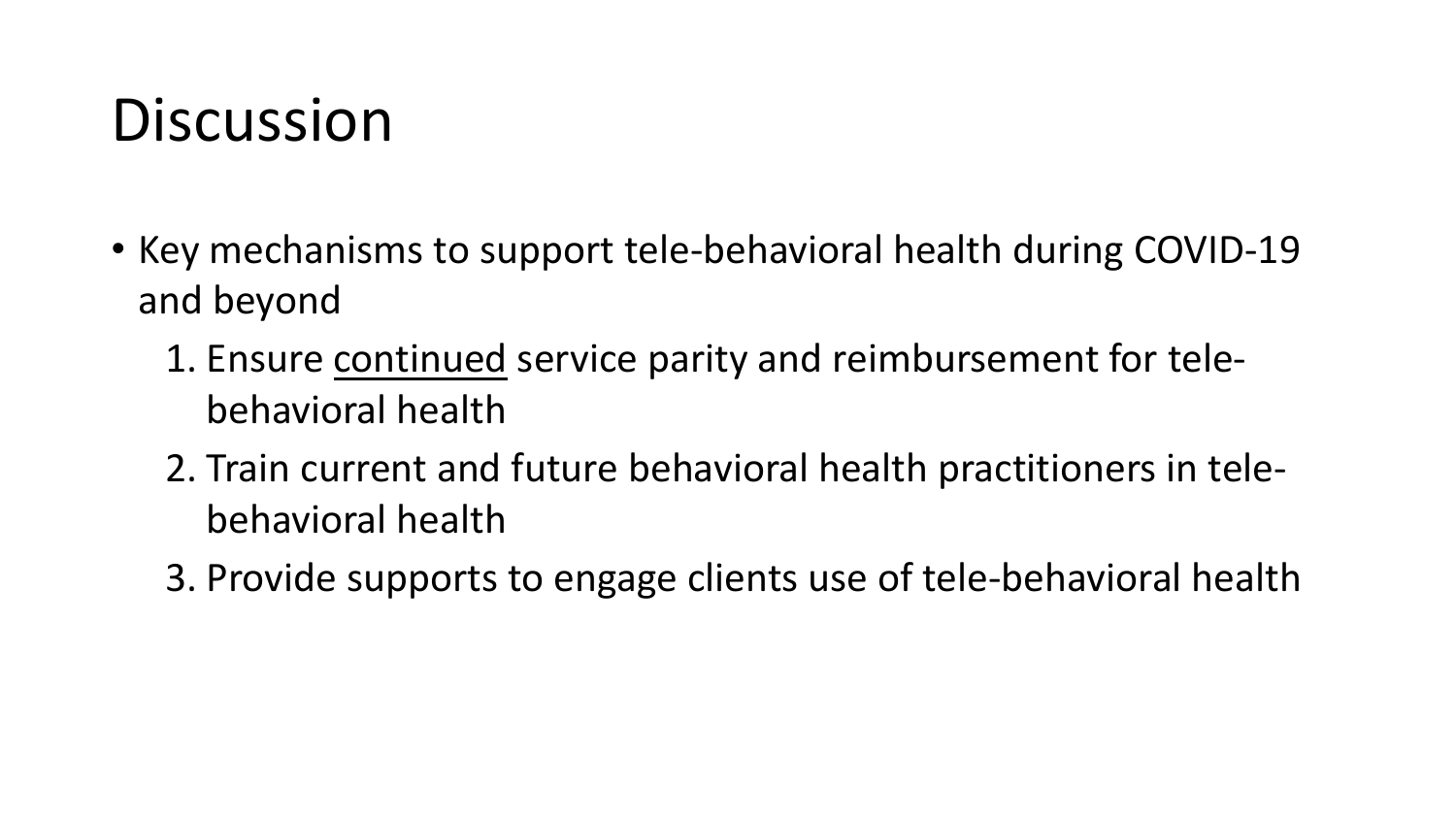### Discussion

- COVID-19 highlighted structural inequities that impacted the health and well-being of racial and ethnic marginalized groups
- Anticipated disparities in access to tele-behavioral health



McKnight-Eily LR, Okoro CA, Strine TW, et al. Racial and Ethnic Disparities in the Prevalence of Stress and Worry, Mental Health Conditions, and Increased Substance Use Among Adults During the COVID-19 Pandemic — United States, April and May 2020. MMWR Morb Mortal Wkly Rep 2021;70:162–166. DOI: [http://dx.doi.org/10.15585/mmwr.mm7005a3external icon](http://dx.doi.org/10.15585/mmwr.mm7005a3)